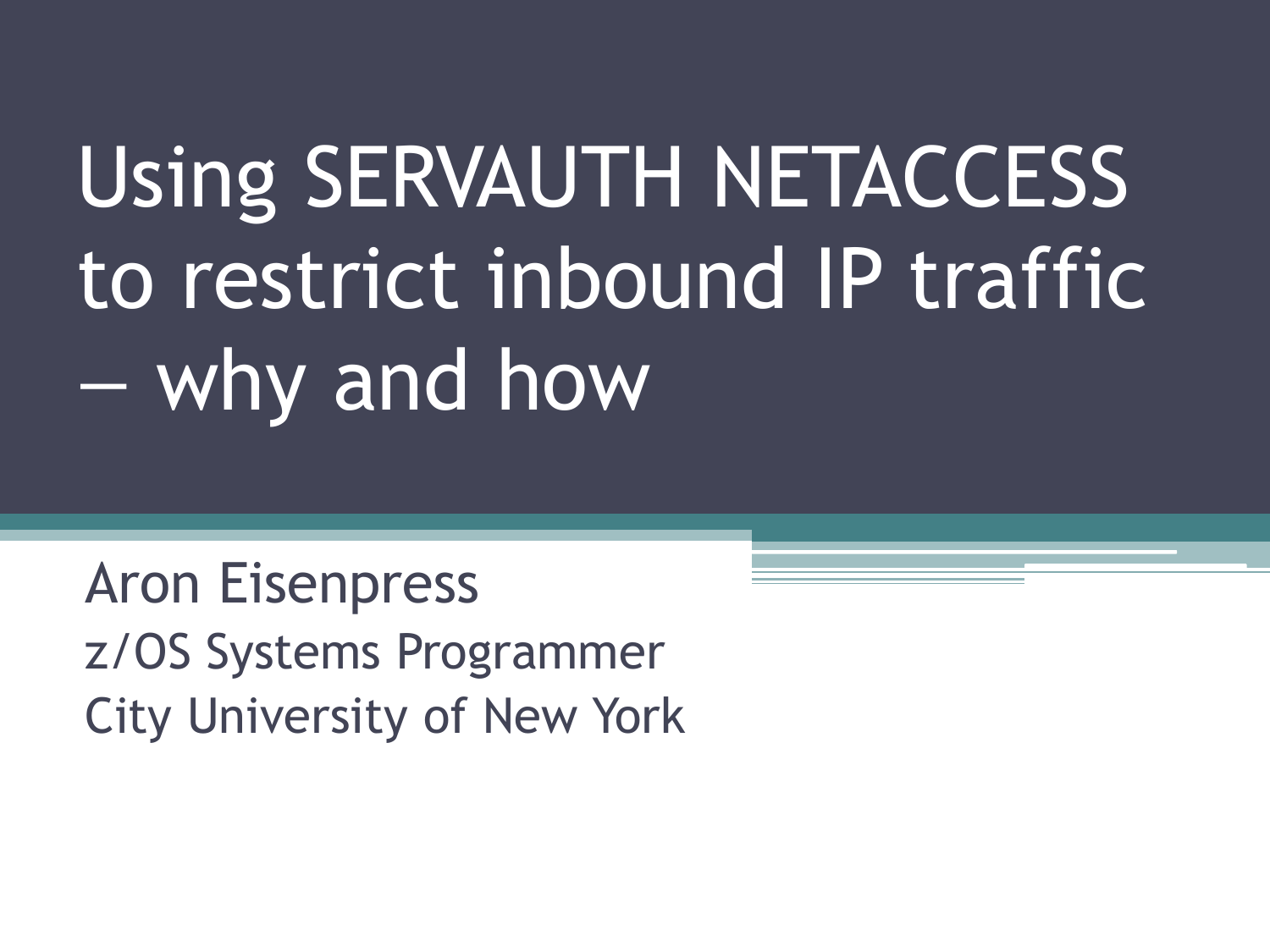#### Quick review of SERVAUTH NETACCESS

- The SERVAUTH class controls access to TCP/IP functions.
- NETACCESS controls network access and works with definitions in the TCPIP.PROFILE that define IP addresses as resources.
- Many other SERVAUTH profiles protect other TCP/IP resources.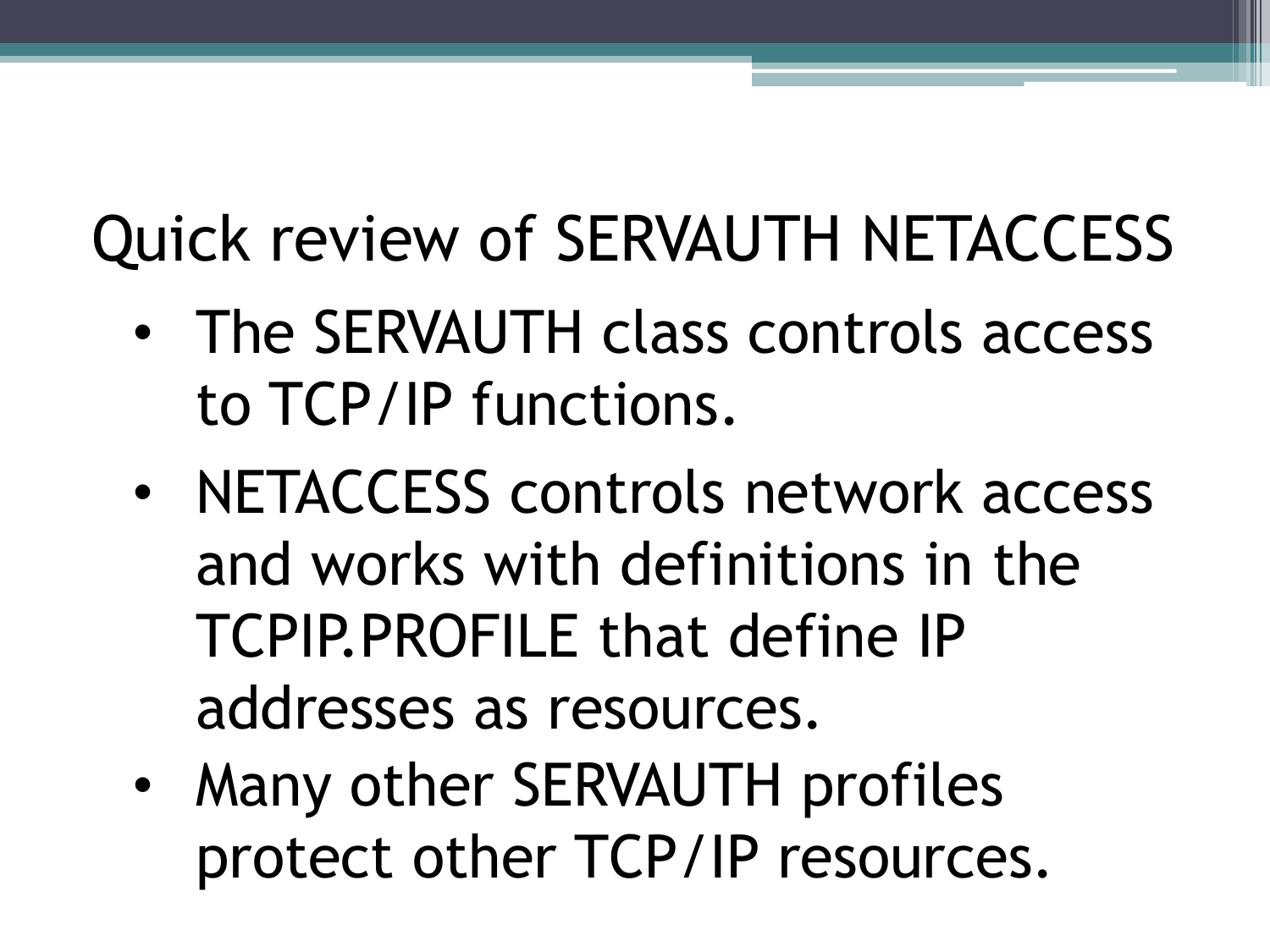NETACCESS is usually thought of as controlling access by userid to connect to an IP address – that is, outbound transfers.

But NETACCESS can also be used to control inbound connections and transfers.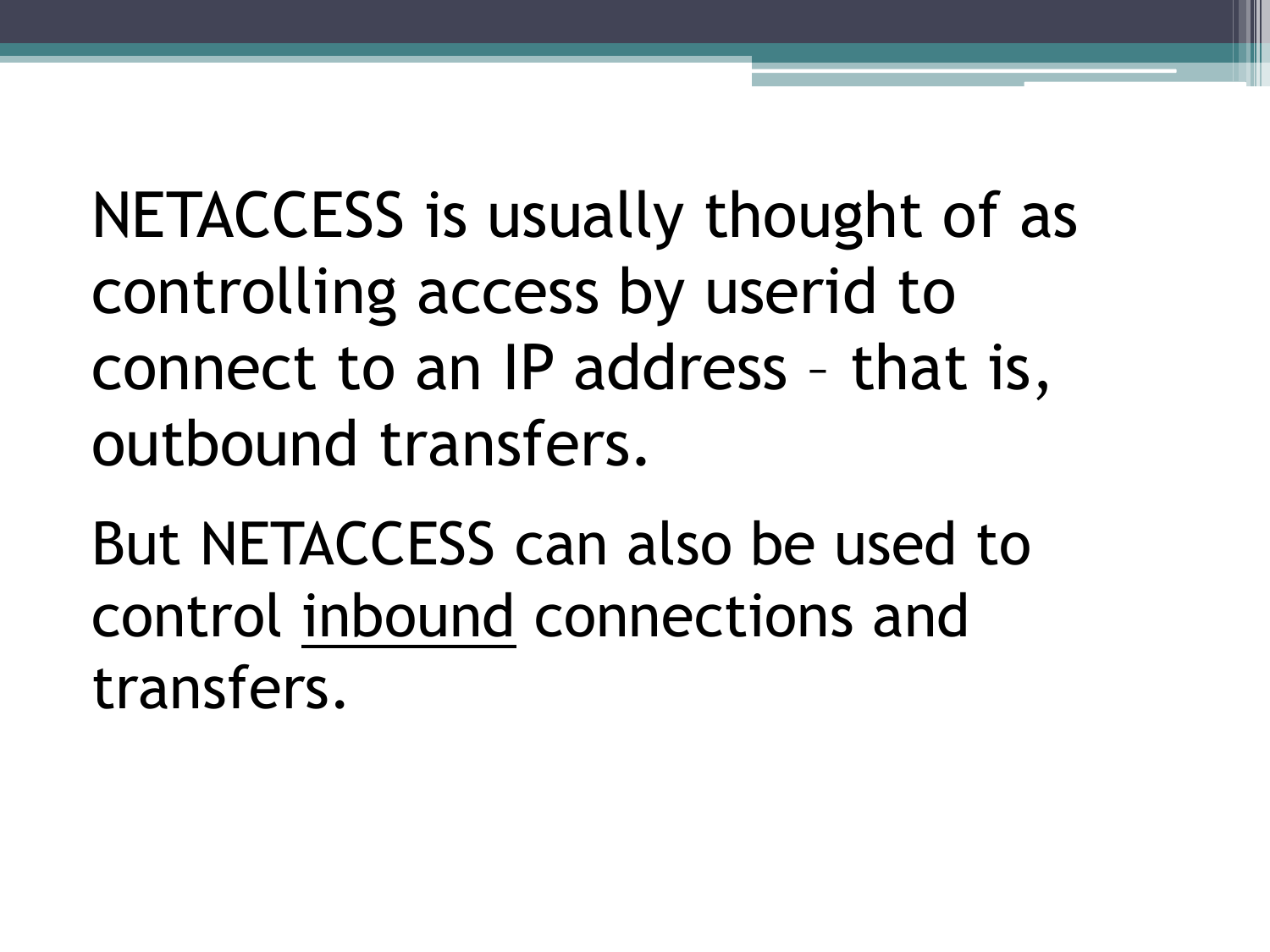How is this different from an external firewall?

- The controls are by the target RACF userid, not by port number. This gives different granularity.
- Logging is by the RACF resource name assigned to the group of IP addresses. It does not include the IP address itself.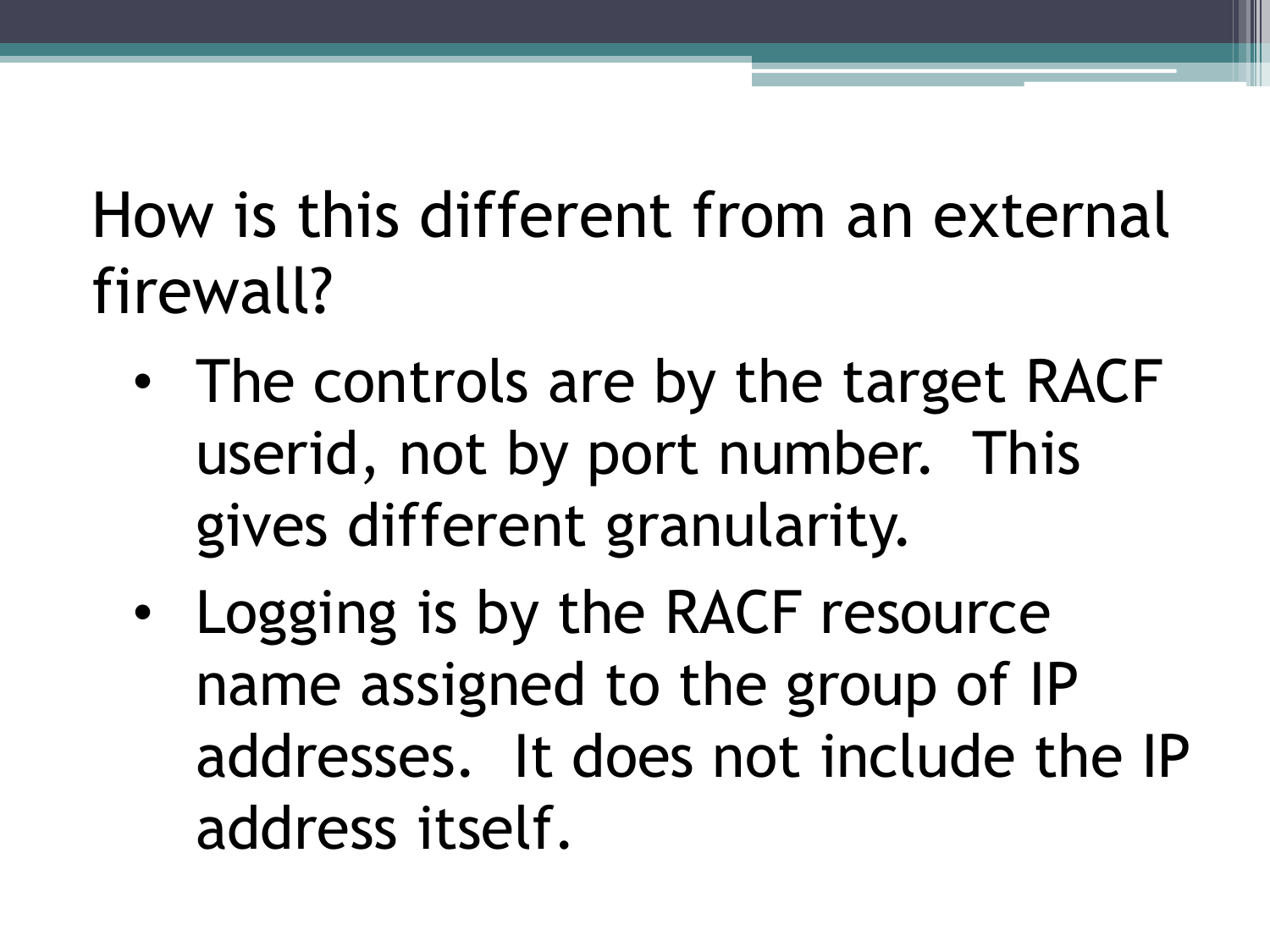How is this different from an external firewall?

• These controls are in the z/OS TCP/IP configuration and the RACF profiles/permits, and likely under the control of a different group than the network firewall rules.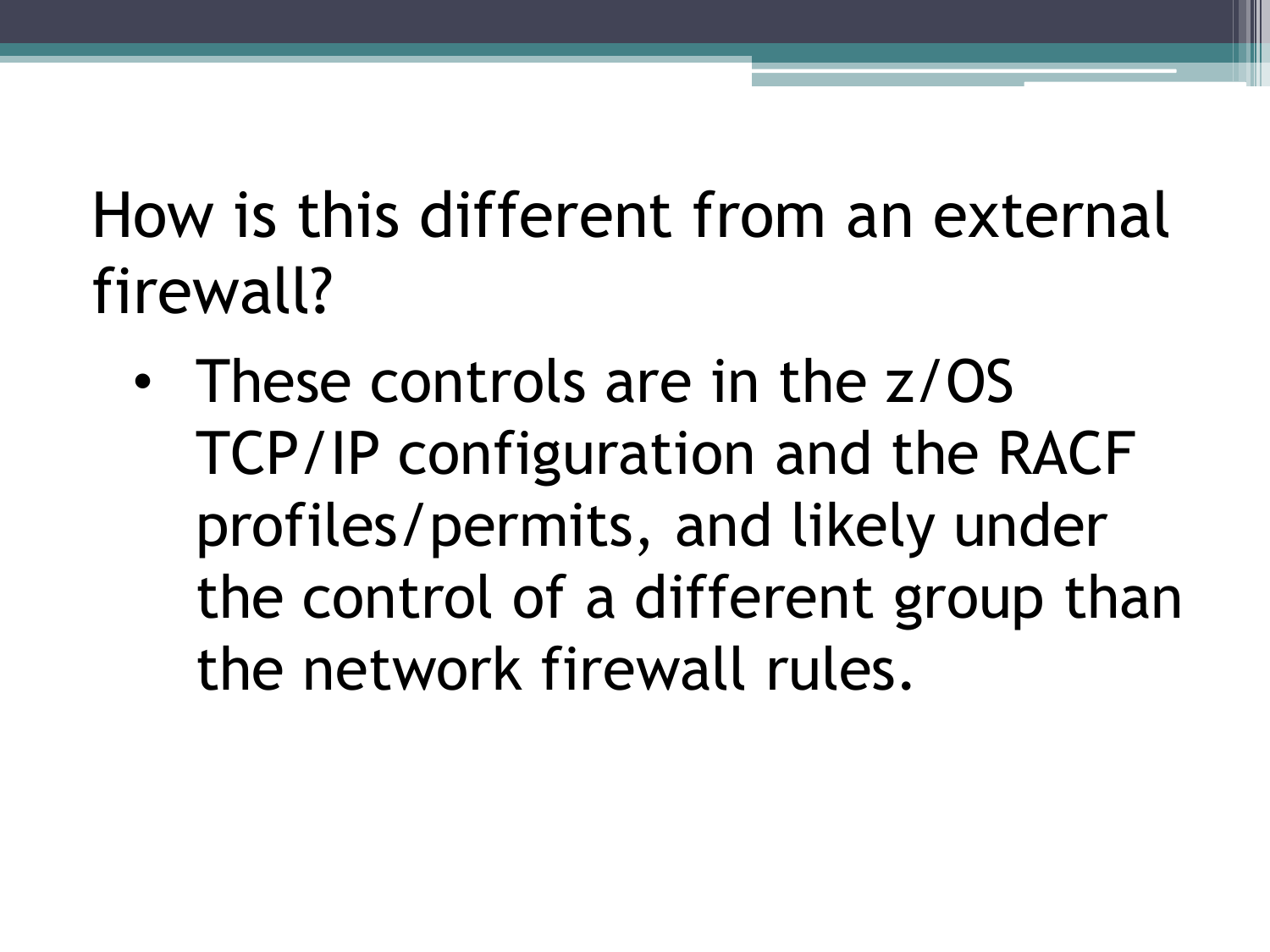## Why?

- In our case, a historically open system (this is changing).
- Omegamon kept running out of storage. Turned out to be a bug induced by port scanners connecting to its monitoring port number. (There was no intrusion.)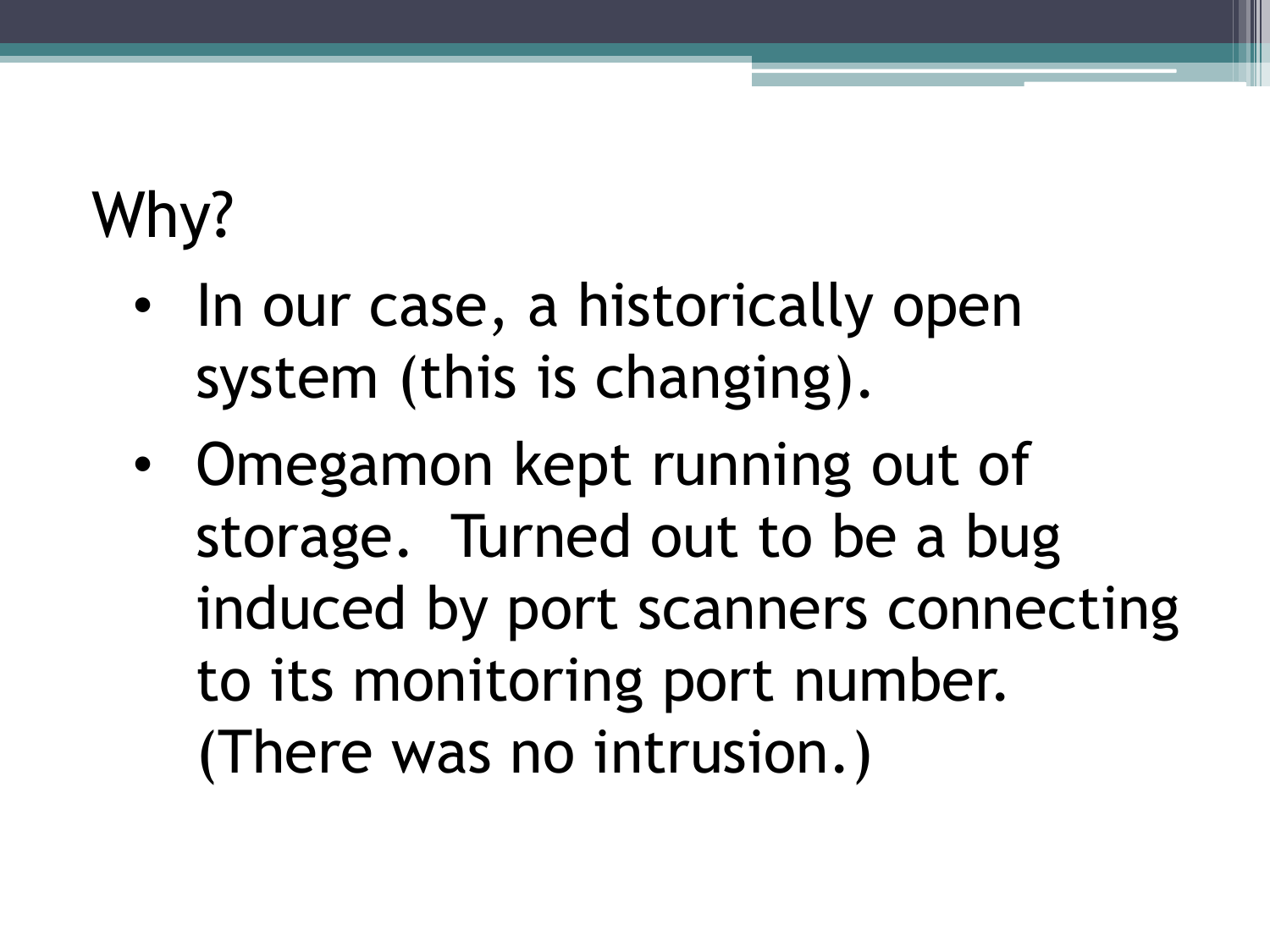### Why?

- Restricting "outside" access to system servers by userid resolved this issue. (That Omegamon service can be turned off, but I also wanted to protect other system services.)
- NETSTAT CONN will give you a list of system servers with open ports that you might want to protect.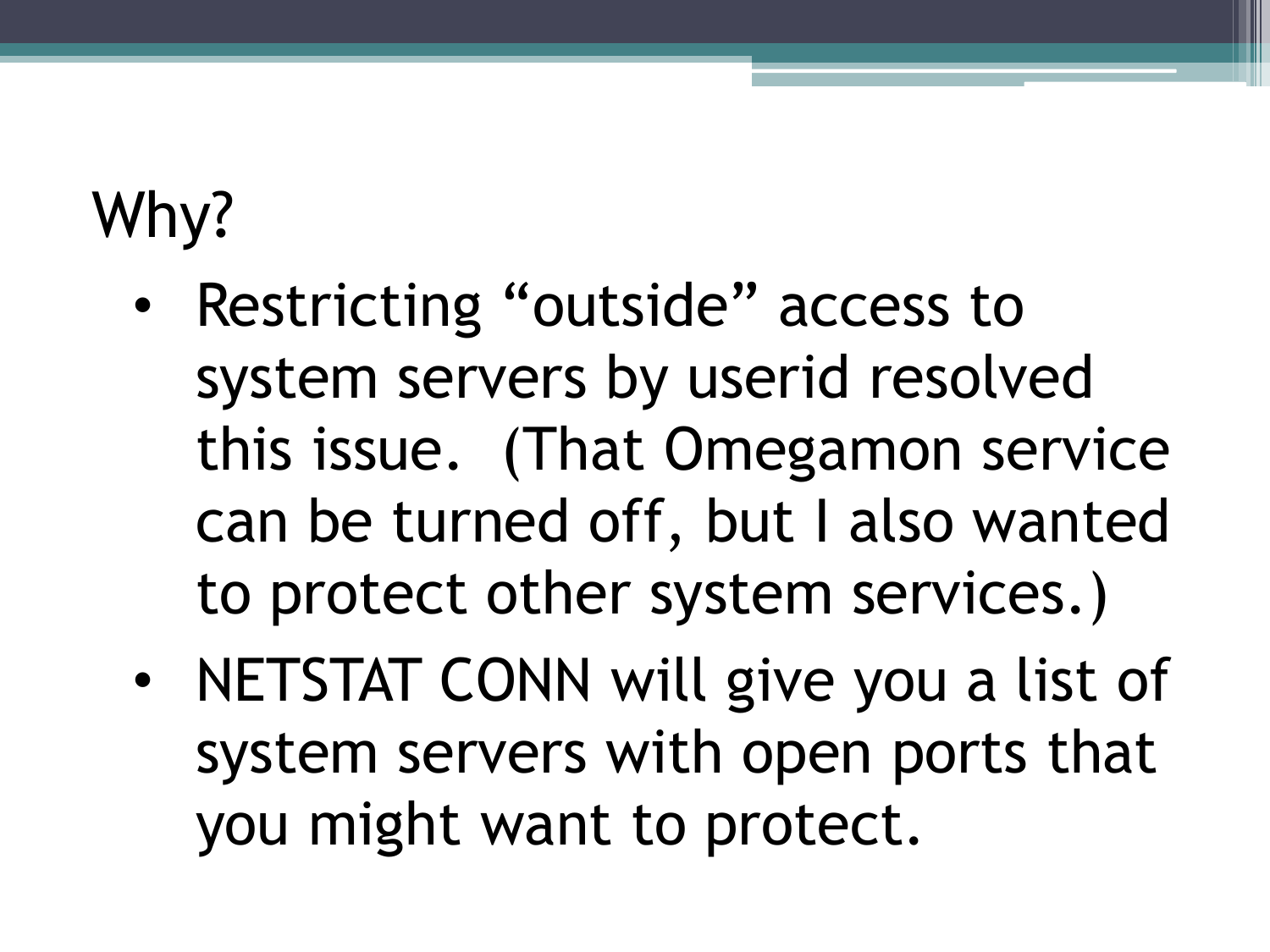#### Definitions: In the TCPIP.PROFILE dataset

| NETACCESS INBOUND | OUTBOUND       |
|-------------------|----------------|
| $172.16.$ nn.0/24 | OPEN           |
| 172.16.0.0/16     | INSIDE         |
| 172.16.0.0/12     | ZONE1          |
| 127.0.0.1/8       | LOOPBACK       |
| 0.0.0.0/32        | ADDRANY        |
| yy.yy.0.0/16      | <b>BLOCKED</b> |
| zz.zz.0.0/16      | <b>BLOCKED</b> |
| DEFAULT           | WORLD          |
| ENDNETACCESS      |                |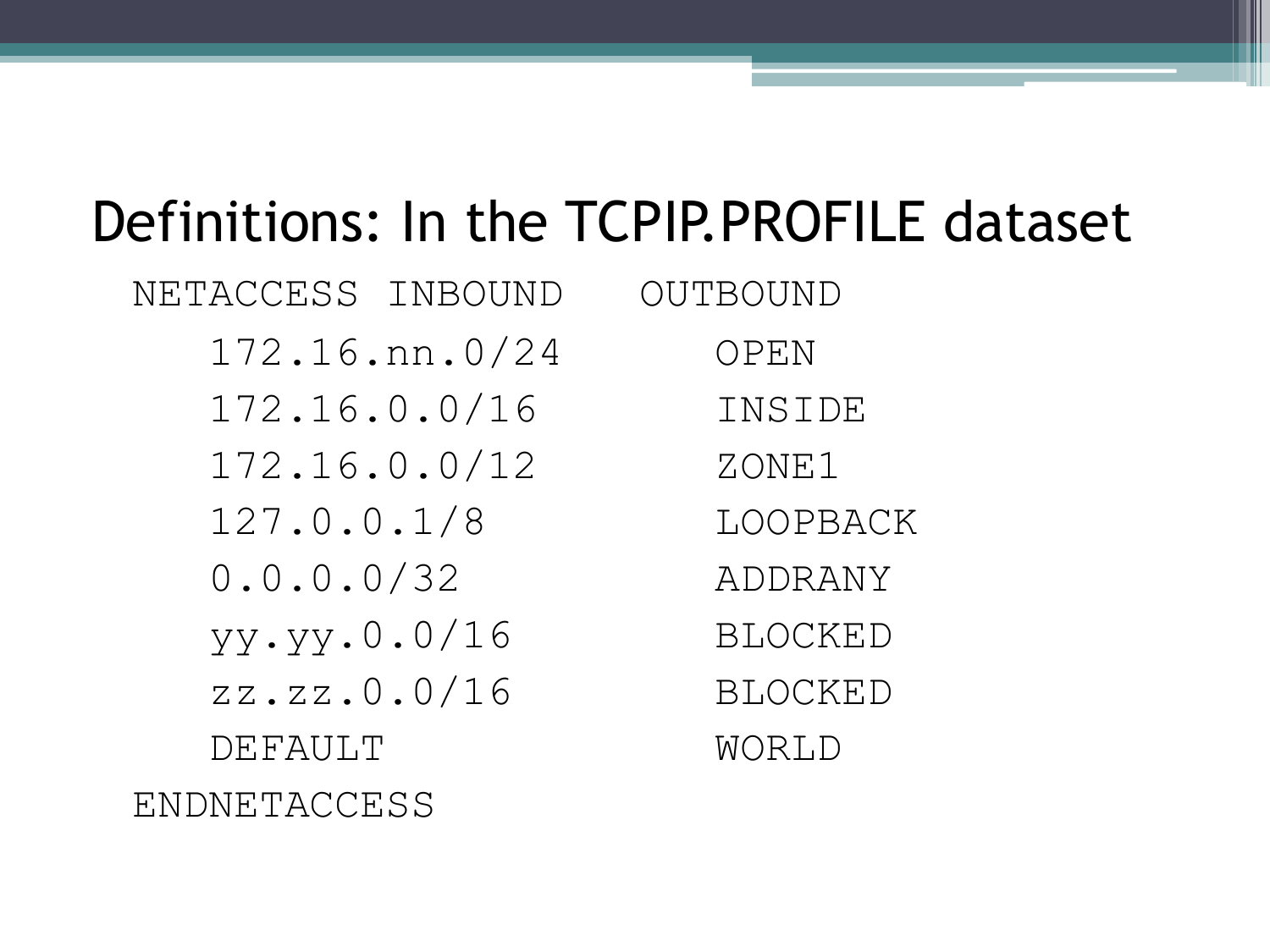#### Definitions: RACF profiles and permits

RDEF SERVAUTH EZB.NETACCESS.\*.TCPIP.INSIDE OWNER(SYS1) UACC (NONE) RDEF SERVAUTH EZB.NETACCESS.\*.TCPIP.ZONE1 OWNER (SYS1) UACC (READ) RDEF SERVAUTH EZB.NETACCESS.\*.TCPIP.BLOCKED OWNER(SYS1) UACC (NONE) RDEF SERVAUTH EZB.NETACCESS.\*.TCPIP.WORLD OWNER (SYS1) UACC (READ)

PE EZB.NETACCESS.\*.TCPIP.WORLD ID (OMEGAMVS) ACCESS (NONE) CLASS (SERVAUTH)

SETR REFRESH RACLIST(SERVAUTH)